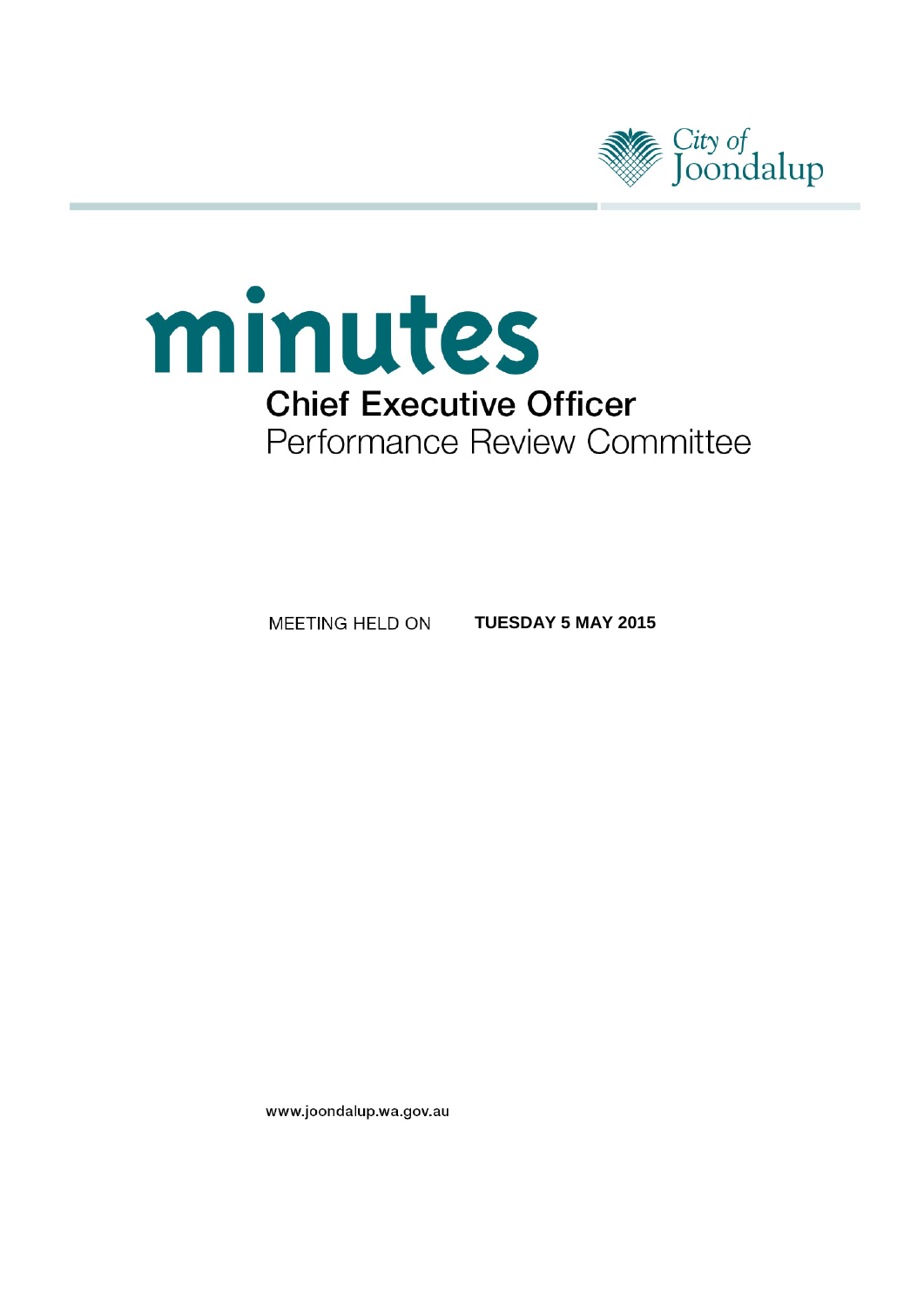# **TABLE OF CONTENTS**

| Item No. | <b>Title</b>                                                                               | Page No. |
|----------|--------------------------------------------------------------------------------------------|----------|
|          | <b>Declaration of Opening</b>                                                              | 3        |
|          | <b>Declarations of Interest</b>                                                            | 3        |
|          | Apologies/Leave of absence                                                                 | 4        |
|          | <b>Confirmation of Minutes</b>                                                             | 4        |
|          | Announcements by the Presiding Member without discussion                                   | 4        |
|          | Identification of matters for which the meeting may be closed to<br>the public             | 5        |
|          | <b>Petitions and deputations</b>                                                           | 5        |
|          | <b>Reports</b>                                                                             | 6        |
| 1        | Confidential - Chief Executive Officer Annual Performance Review<br>Program 2015 - [74574] | 6        |
|          | <b>Urgent Business</b>                                                                     | 8        |
|          | Motions of which previous notice has been given                                            | 8        |
|          | <b>Requests for Reports for future consideration</b>                                       | 8        |
|          | <b>Closure</b>                                                                             | 8        |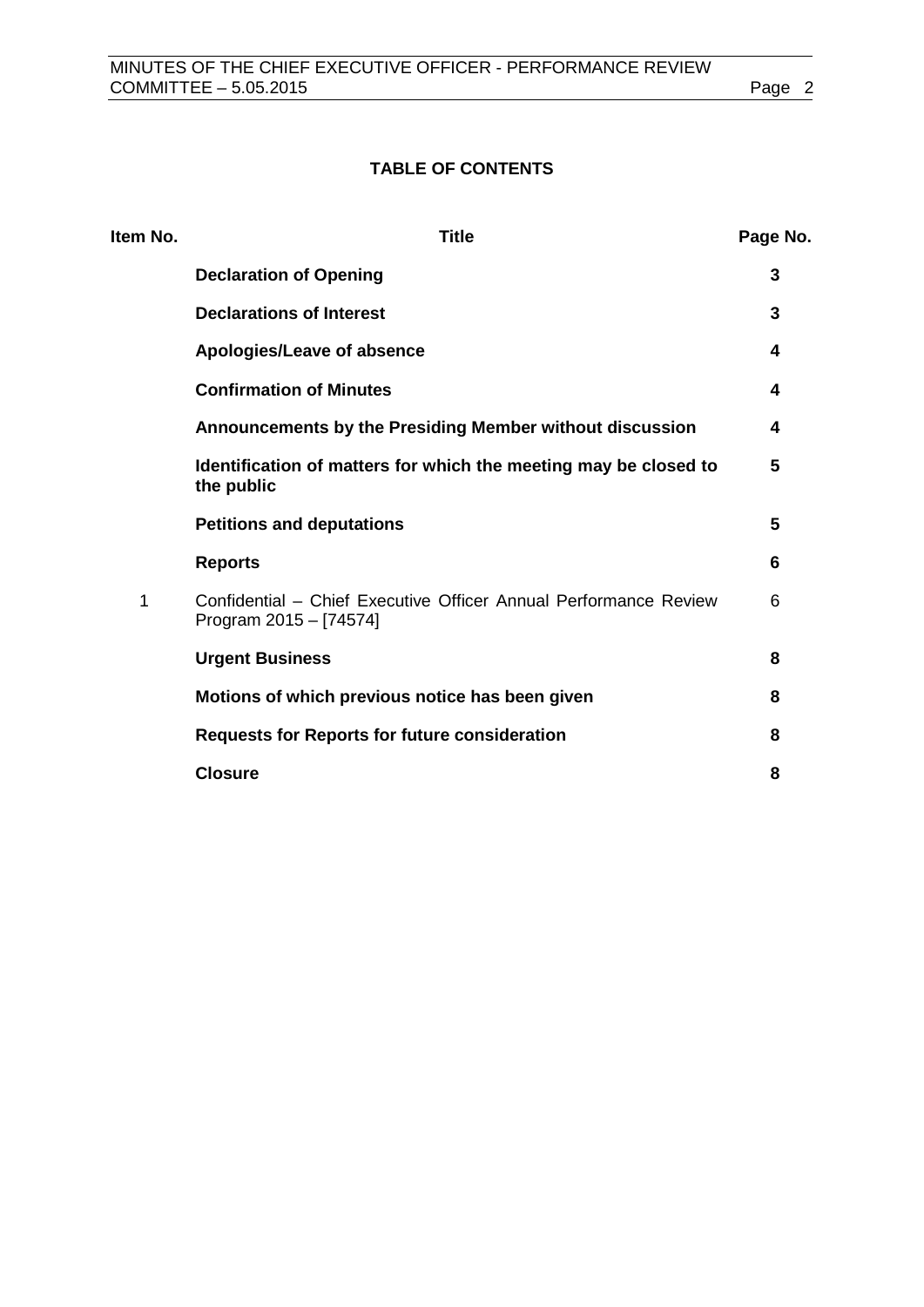# **CITY OF JOONDALUP**

**MINUTES OF THE CHIEF EXECUTIVE OFFICER – PERFORMANCE REVIEW COMMITTEE MEETING HELD IN CONFERENCE ROOM 2, JOONDALUP CIVIC CENTRE, BOAS AVENUE, JOONDALUP ON TUESDAY 5 MAY 2015.**

# **ATTENDANCE**

## **Committee Members**

Cr Russ Fishwick, JP *Presiding Member* Mayor Troy Pickard Cr Tom McLean, JP Cr Sam Thomas

## **Officers**

Mr Mike Tidy **Director Corporate Services**<br>
Mr Brad Sillence Manager Governance Manager Governance

# **Observers**

Cr Kerry Hollywood

# <span id="page-2-0"></span>**DECLARATION OF OPENING**

The Presiding Member declared the meeting open at 5.45pm.

# <span id="page-2-1"></span>**DECLARATIONS OF INTEREST**

#### **Disclosure of Financial / Proximity Interest**

A declaration under this section requires that the nature of the interest must be disclosed. Consequently a member who has made a declaration must not preside, participate in, or be present during any discussion or decision-making procedure relating to the matter the subject of the declaration. An employee is required to disclose their financial interest and if required to do so by the Council must disclose the extent of the interest. Employees are required to disclose their financial interests where they are required to present verbal or written reports to the Council. Employees are able to continue to provide advice to the Council in the decision making process if they have disclosed their interest.

| <b>Name/Position</b>      | Mr Garry Hunt - Chief Executive Officer.                           |  |
|---------------------------|--------------------------------------------------------------------|--|
| <b>Item No./Subject</b>   | Item 1 - Confidential - Chief Executive Officer Annual Performance |  |
|                           | Review Program 2015.                                               |  |
| <b>Nature of interest</b> | Financial.                                                         |  |
| <b>Extent of Interest</b> | Mr Hunt holds the position of Chief Executive Officer.             |  |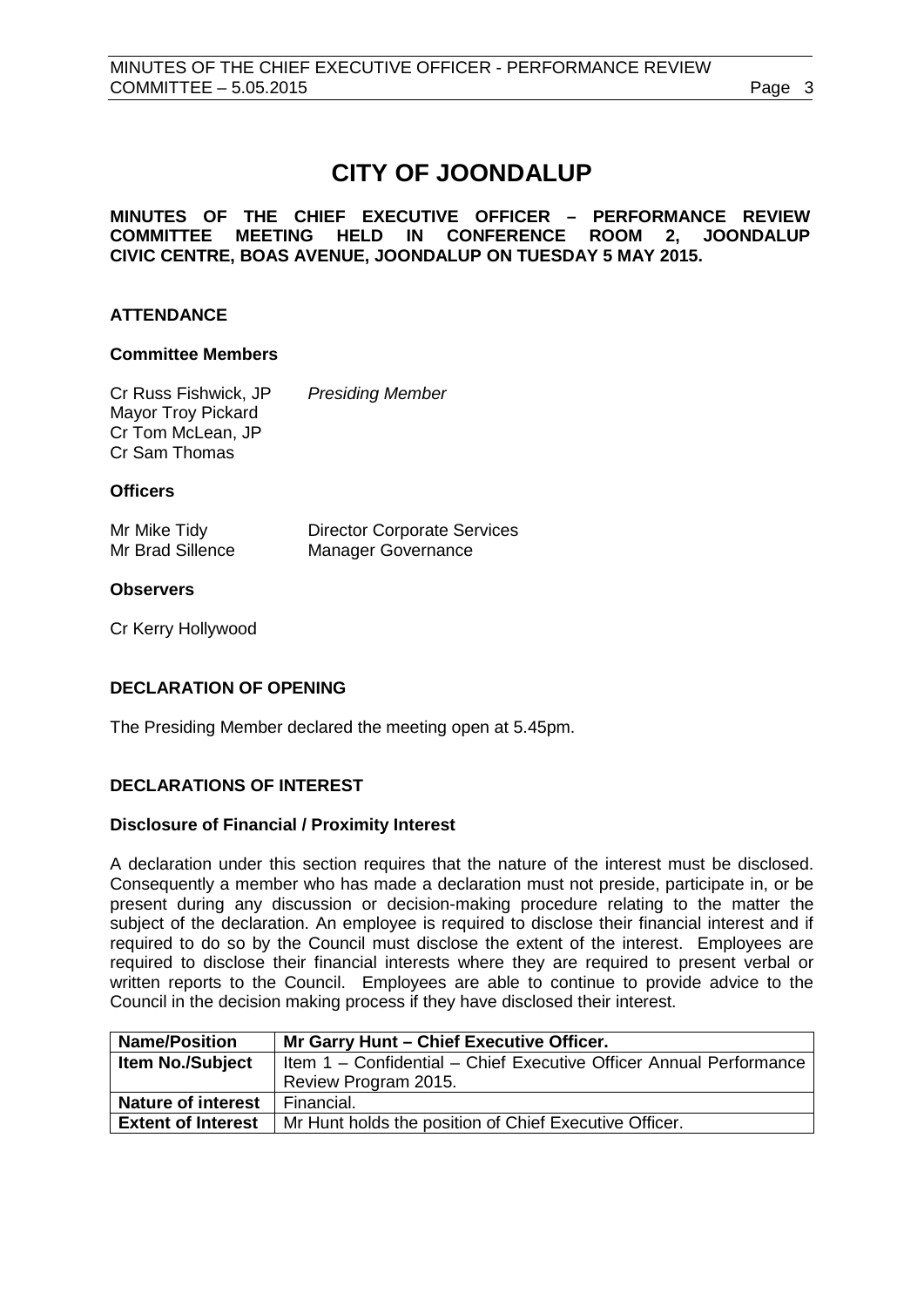## **Disclosure of interest affecting impartiality**

Elected Members (in accordance with Regulation 11 of the *Local Government [Rules of Conduct] Regulations 2007)* and employees (in accordance with the Code of Conduct) are required to declare any interest that may affect their impartiality in considering a matter. This declaration does not restrict any right to participate in or be present during the decision-making process. The Elected Member/employee is also encouraged to disclose the nature of the interest.

| <b>Name/Position</b>      | Mr Mike Tidy - Director Corporate Services.                        |  |
|---------------------------|--------------------------------------------------------------------|--|
| <b>Item No./Subject</b>   | Item 1 - Confidential - Chief Executive Officer Annual Performance |  |
|                           | Review Program 2015.                                               |  |
| <b>Nature of interest</b> | Interest that may affect impartiality.                             |  |
| <b>Extent of Interest</b> | Due to the nature of his employment relationship with the Chief    |  |
|                           | <b>Executive Officer.</b>                                          |  |

# <span id="page-3-0"></span>**APOLOGIES/LEAVE OF ABSENCE**

## **Apology**

Cr Liam Gobbert *Deputising for Cr Amphlett*

#### **Leave of Absence previously approved**

| Cr Geoff Amphlett, JP              | 2 May to 10 May 2015 inclusive;   |
|------------------------------------|-----------------------------------|
| Cr Sam Thomas                      | 6 May to 8 May 2015 inclusive;    |
| <b>Cr Christine Hamilton-Prime</b> | 22 May to 14 June 2015 inclusive; |
| Cr Brian Corr                      | 26 May to 26 June 2015 inclusive; |
| Cr Teresa Ritchie, JP              | 28 May to 1 June 2015 inclusive.  |

#### <span id="page-3-1"></span>**CONFIRMATION OF MINUTES**

MINUTES OF THE CHIEF EXECUTIVE OFFICER – PERFORMANCE REVIEW COMMITTEE HELD ON 8 OCTOBER 2014

**MOVED Cr Fishwick, SECONDED Cr McLean that the minutes of the meeting of the Chief Executive Officer – Performance Review Committee held on 8 October 2014 be confirmed as a true and correct record.**

#### **The Motion was Put and CARRIED (4/0)**

**In favour of the Motion:** Cr Fishwick, Mayor Pickard, Crs McLean and Thomas.

#### <span id="page-3-2"></span>**ANNOUNCEMENTS BY THE PRESIDING MEMBER WITHOUT DISCUSSION**

Nil.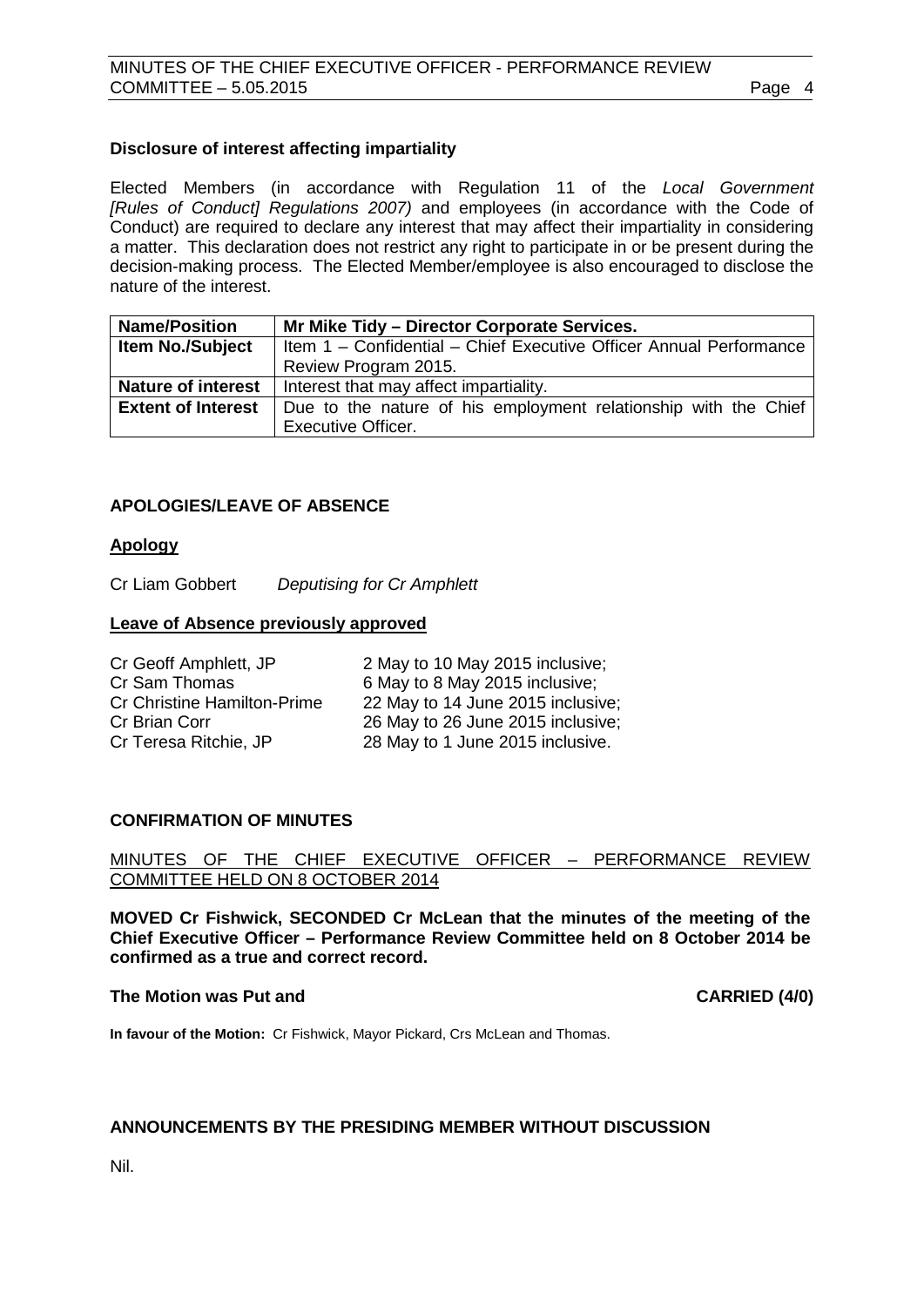# <span id="page-4-0"></span>**IDENTIFICATION OF MATTERS FOR WHICH THE MEETING MAY BE CLOSED TO THE PUBLIC**

In accordance with Clause 5.2 of the City's *Meeting Procedures Local Law 2013*, this meeting was not open to the public.

# <span id="page-4-1"></span>**PETITIONS AND DEPUTATIONS**

Nil.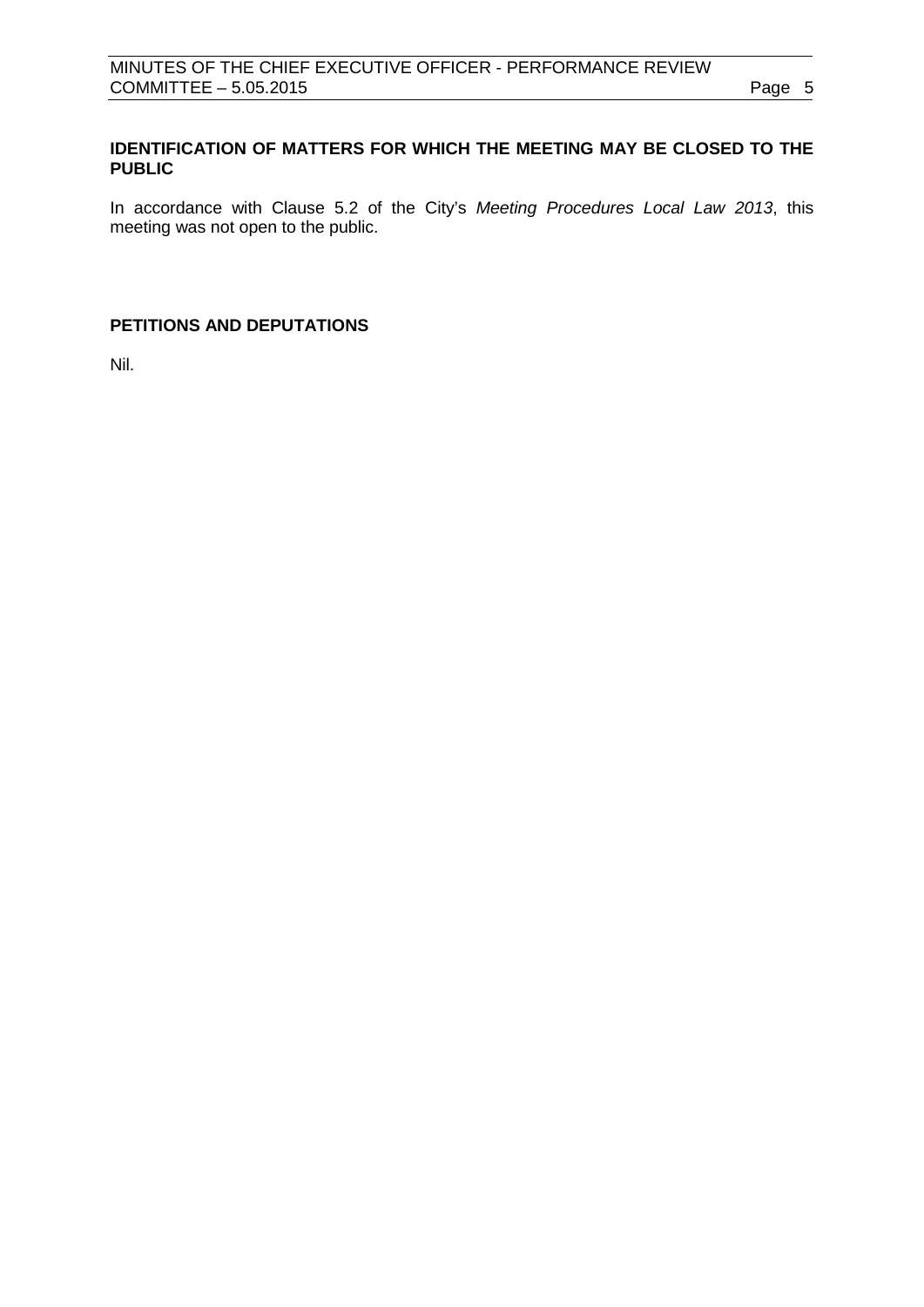# <span id="page-5-0"></span>**REPORTS**

#### **Disclosure of Financial Interest**

| <b>Name/Position</b>      | Mr Garry Hunt - Chief Executive Officer.                           |
|---------------------------|--------------------------------------------------------------------|
| <b>Item No./Subject</b>   | Item 1 - Confidential - Chief Executive Officer Annual Performance |
|                           | Review Program 2015.                                               |
| <b>Nature of interest</b> | Financial.                                                         |
| <b>Extent of Interest</b> | Mr Hunt holds the position of Chief Executive Officer.             |

#### **Disclosure of interest that may affect impartiality**

| <b>Name/Position</b>      | Mr Mike Tidy - Director Corporate Services.                        |  |
|---------------------------|--------------------------------------------------------------------|--|
| <b>Item No./Subject</b>   | Item 1 - Confidential - Chief Executive Officer Annual Performance |  |
|                           | Review Program 2015.                                               |  |
| <b>Nature of interest</b> | Interest that may affect impartiality.                             |  |
| <b>Extent of Interest</b> | Due to the nature of his employment relationship with the Chief    |  |
|                           | <b>Executive Officer.</b>                                          |  |

# <span id="page-5-1"></span>**ITEM 1 CONFIDENTIAL - CHIEF EXECUTIVE OFFICER ANNUAL PERFORMANCE REVIEW PROGRAM 2015**

| WARD                                  | All                                       |                                                                                                                                                                                                  |  |
|---------------------------------------|-------------------------------------------|--------------------------------------------------------------------------------------------------------------------------------------------------------------------------------------------------|--|
| <b>RESPONSIBLE</b><br><b>DIRECTOR</b> | Mr Mike Tidy<br><b>Corporate Services</b> |                                                                                                                                                                                                  |  |
| <b>FILE NUMBER</b>                    | 74574, 101515                             |                                                                                                                                                                                                  |  |
| <b>ATTACHMENTS</b>                    | Attachment 1                              | Clauses 11 and 12.10 of the Chief<br>Officer's<br>Executive<br>Contract<br>of<br>Employment                                                                                                      |  |
|                                       | Attachment 2                              | Chief Executive Officer Performance<br>Review - Timetable 2015                                                                                                                                   |  |
|                                       | Attachment 3                              | Chief Executive Officer KPIs 2014-15                                                                                                                                                             |  |
|                                       | (Please Note:                             | Report and Attachments<br>The<br>are<br>confidential and will appear in the official<br>Minute Book only)                                                                                        |  |
| <b>AUTHORITY / DISCRETION</b>         |                                           | Executive - The substantial direction setting and oversight<br>role of Council, such as adopting plans and reports,<br>accepting tenders, directing operations, setting and<br>amending budgets. |  |
|                                       |                                           |                                                                                                                                                                                                  |  |

This report is confidential in accordance with Section 5.23(2)(a) of the *Local Government Act 1995*, which permits the meeting to be closed to the public for business relating to the following:

*a matter affecting an employee or employees.*

A full report was provided to Elected Members under separate cover. The report is not for publication.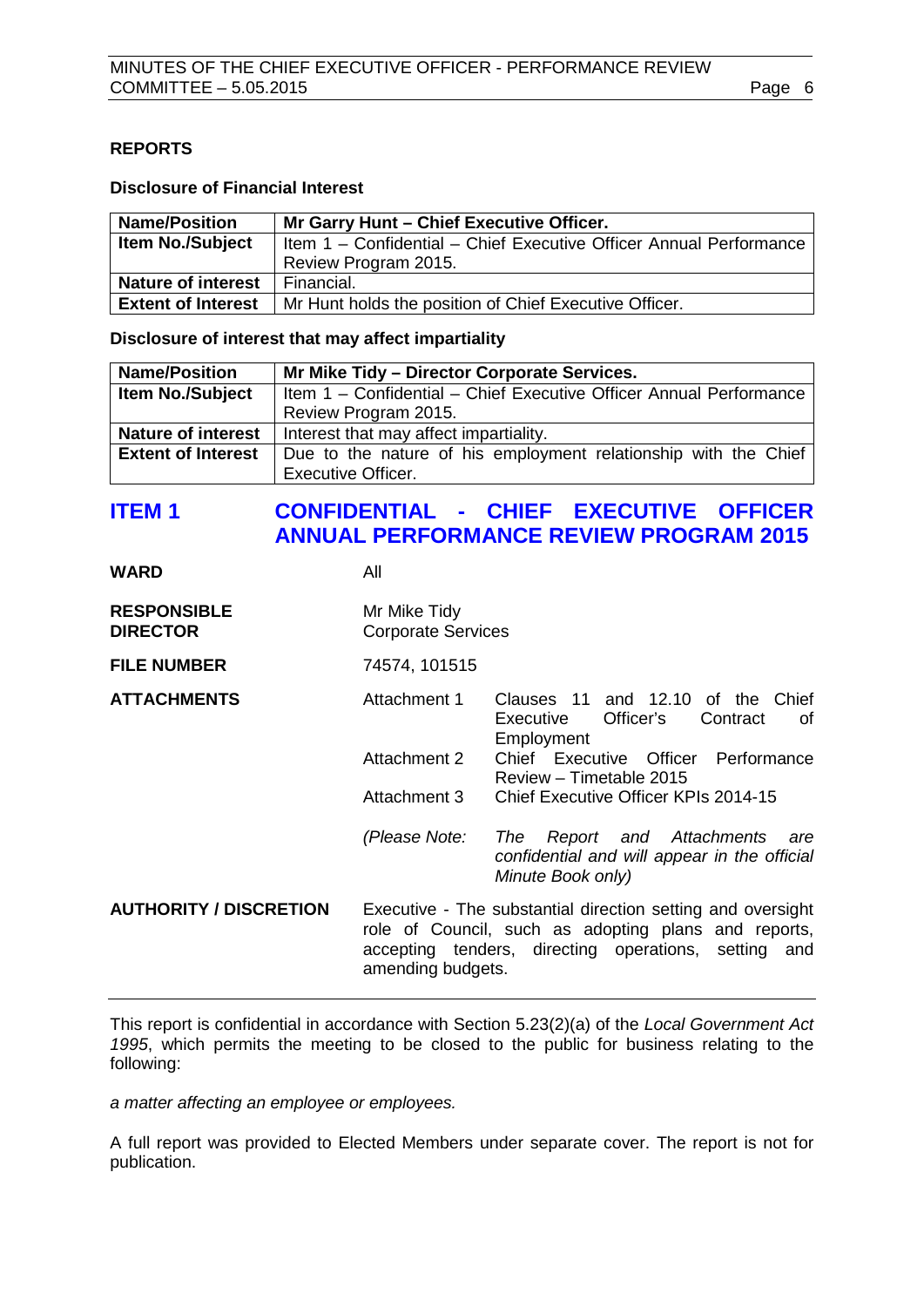**MOVED Cr McLean, SECONDED Mayor Pickard that the Chief Executive Officer Performance Review Committee:**

- **1 APPROVES the timetable for the performance review of the Chief Executive Officer as at Attachment 2 to this Report and sets the date for the formal performance review interview as Tuesday 1 September 2015;**
- **2 REQUESTS that the consultant appointed as the external and independent HR expert for the Chief Executive Officer Performance Review Committee to consult with and seek guidance from and to facilitate the review of the Chief Executive Officer's performance for 2015 be JCP Consulting (John Phillips);**
- **3 ENDORSES the process of seeking input into the CEO's KPIs from Elected Members at the same time as feedback is provided in relation to the CEO's performance review and that the review of the CEO's KPIs be undertaken at the interview with the CEO in relation to his annual performance;**
- **4 ENDORSES the process of undertaking the annual salary review at the same meeting as its consideration of the Concluded Annual Performance Review Report.**

## **The Motion was Put and CARRIED (4/0)**

**In favour of the Motion:** Cr Fishwick, Mayor Pickard, Crs McLean and Thomas.